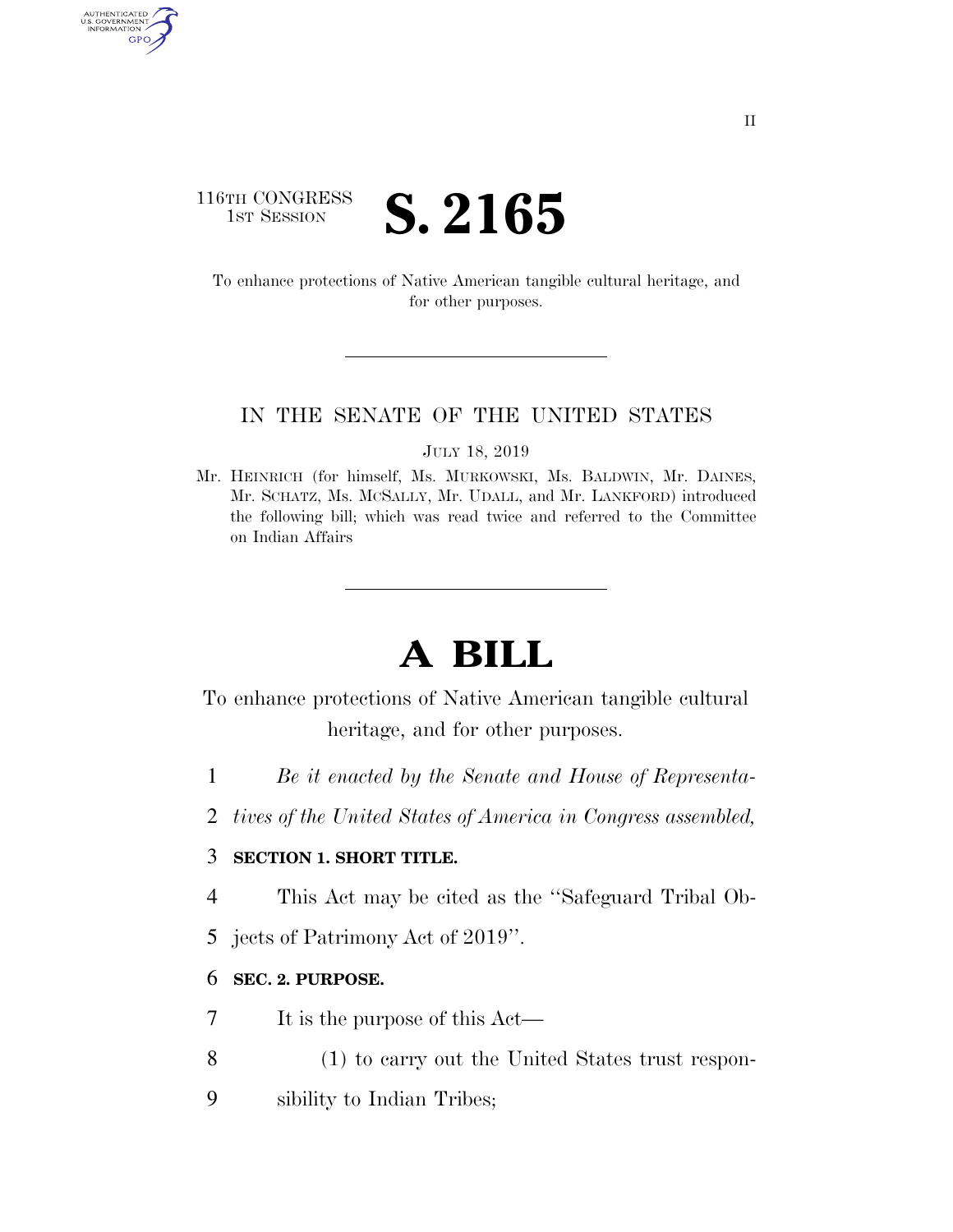(2) to increase the maximum penalty for actions taken in violation of the Native American Graves Protection and Repatriation Act (25 U.S.C. 3001 et seq.) (including section 1170 of title 18, United States Code, as added by the Native American Graves Protection and Repatriation Act), in order to strengthen deterrence;

 (3) to make internationally applicable the Na- tive American Graves Protection and Repatriation Act (25 U.S.C. 3001 et seq.) (including section 1170 of title 18, United States Code, as added by the Na- tive American Graves Protection and Repatriation Act), the Archaeological Resources Protection Act of 1979 (16 U.S.C. 470aa et seq.), and the Antiquities Act under section 1866(b) of title 18, United States Code, to facilitate the international repatriation of Native American cultural items, Native American archaeological resources, and Native American ob-jects of antiquity;

 (4) to access other countries' domestic laws and law enforcement mechanisms to facilitate inter- national repatriation by explicitly prohibiting the ex- portation of Native American cultural items obtained in violation of the Native American Graves Protec-tion and Repatriation Act (25 U.S.C. 3001 et seq.)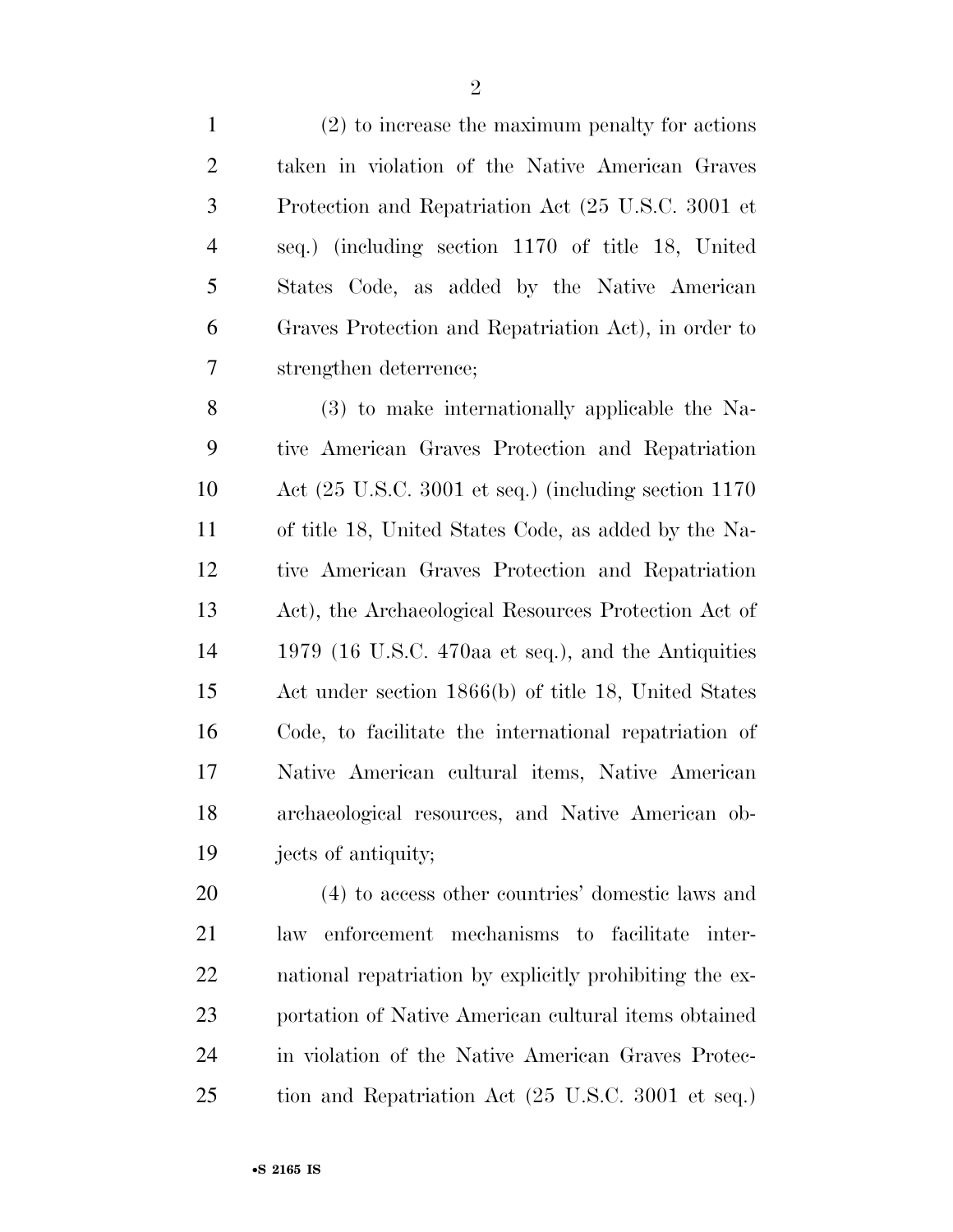| $\mathbf{1}$   | (including section 1170 of title 18, United States)                      |
|----------------|--------------------------------------------------------------------------|
| $\overline{2}$ | Code, as added by the Native American Graves Pro-                        |
| 3              | tection and Repatriation Act), Native American ar-                       |
| $\overline{4}$ | chaeological resources obtained in violation of the                      |
| 5              | Archaeological Resources Protection Act of 1979 (16)                     |
| 6              | U.S.C. 470aa et seq.), and Native American objects                       |
| 7              | of antiquity obtained in violation of the Antiquities                    |
| 8              | Act under section 1866(b) of title 18, United States                     |
| 9              | Code, and by creating an export certification system;                    |
| 10             | $(5)$ to confirm the authority of the President to                       |
| 11             | request from foreign nations agreements or provi-                        |
| 12             | sional measures under the Convention on the Means                        |
| 13             | of Prohibiting and Preventing the Illicit Import, Ex-                    |
| 14             | port, and Transfer of Ownership of Cultural Prop-                        |
| 15             | erty $(823 \text{ U.N.T.S. } 231 \text{ (1972)}),$ to facilitate the re- |
| 16             | turn of Native American cultural items obtained in                       |
| 17             | violation of the Native American Graves Protection                       |
| 18             | and Repatriation Act (25 U.S.C. 3001 et seq.) (in-                       |
| 19             | cluding section 1170 of title 18, United States Code,                    |
| 20             | as added by the Native American Graves Protection                        |
| 21             | and Repatriation Act), Native American archae-                           |
| 22             | ological resources obtained in violation of the Ar-                      |
| 23             | chaeological Resources Protection Act of 1979 (16                        |
| 24             | U.S.C. 470aa et seq.), and Native American objects                       |
| 25             | of antiquity obtained in violation of the Antiquities                    |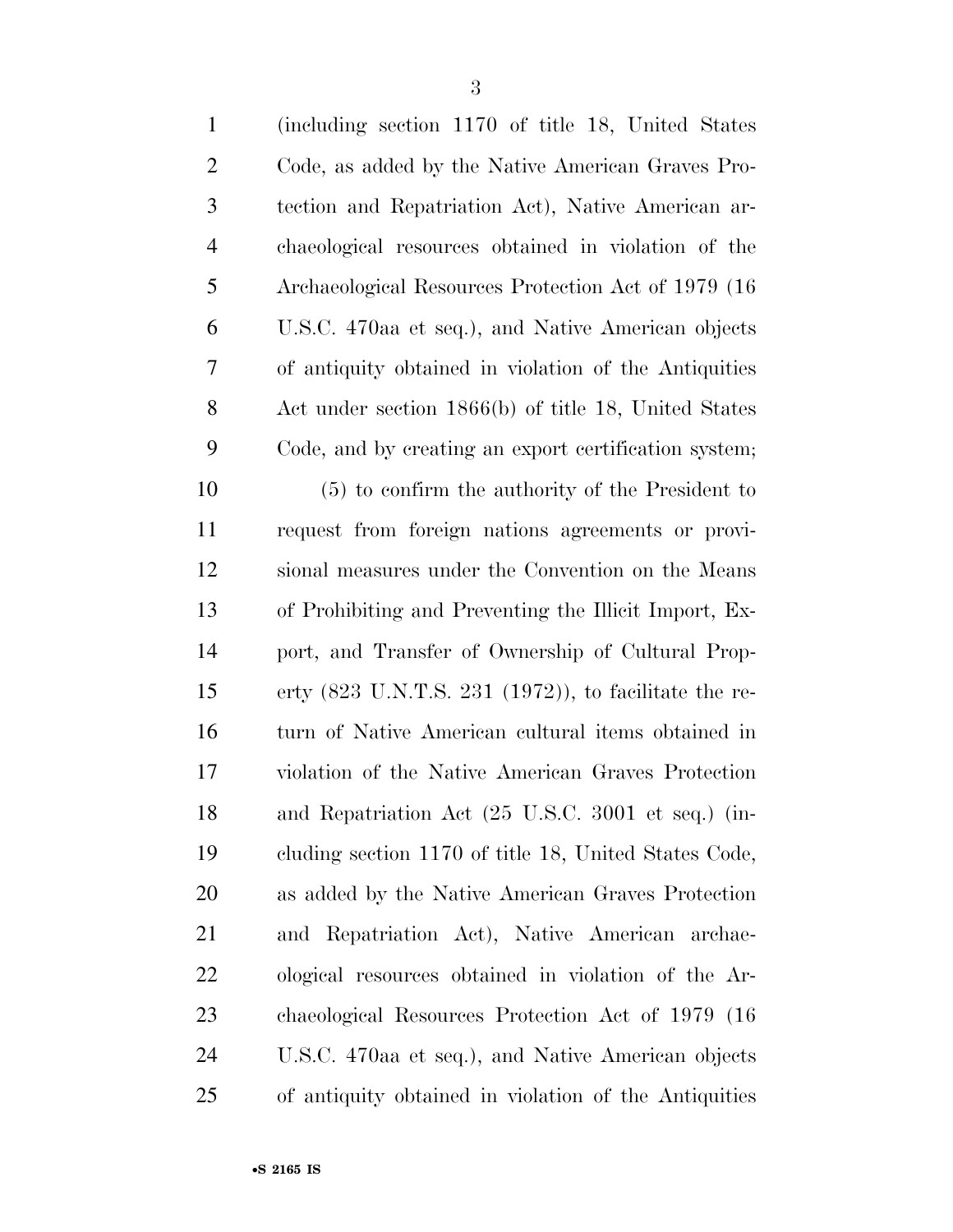Act under section 1866(b) of title 18, United States Code;

 (6) to establish a Federal framework in order to support individuals' and organizations' voluntary return of items of tangible cultural heritage, which need not be obtained in violation of the Native American Graves Protection and Repatriation Act (25 U.S.C. 3001 et seq.) (including section 1170 of title 18, United States Code, as added by the Native American Graves Protection and Repatriation Act), 11 the Archaeological Resources Protection Act of 1979 (16 U.S.C. 470aa et seq.), or the Antiquities Act under section 1866(b) of title 18, United States Code;

 (7) to establish an interagency working group to ensure communication between all Federal agen- cies to successfully implement the Native American Graves Protection and Repatriation Act (25 U.S.C. 3001 et seq.) (including section 1170 of title 18, United States Code, as added by the Native Amer- ican Graves Protection and Repatriation Act), the Archaeological Resources Protection Act of 1979 (16 U.S.C. 470aa et seq.), and the Antiquities Act under section 1866(b) of title 18, United States Code;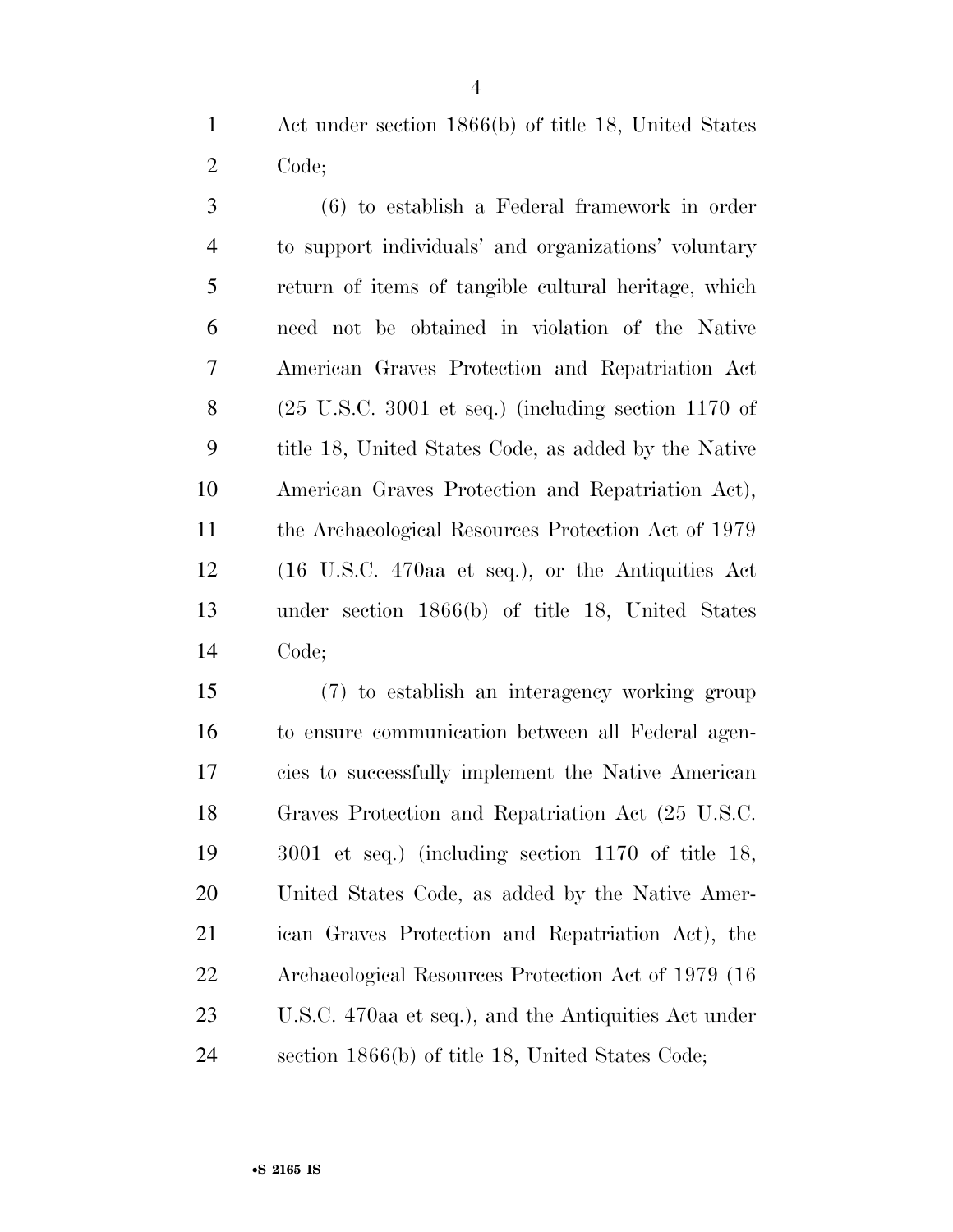| $\mathbf{1}$   | (8) to establish a Tribal working group to pro-                          |
|----------------|--------------------------------------------------------------------------|
| $\overline{2}$ | vide recommendations regarding implementation of                         |
| 3              | the Native American Graves Protection and Repatri-                       |
| $\overline{4}$ | ation Act $(25 \text{ U.S.C. } 3001 \text{ et seq.})$ (including section |
| 5              | 1170 of title 18, United States Code, as added by                        |
| 6              | the Native American Graves Protection and Repatri-                       |
| 7              | ation Act), the Archaeological Resources Protection                      |
| 8              | Act of 1979 (16 U.S.C. 470aa et seq.), and the An-                       |
| 9              | tiquities Act under section 1866(b) of title 18,                         |
| 10             | United States Code; and                                                  |
| 11             | $(9)$ to create a Freedom of Information Act ex-                         |
| 12             | emption for information submitted by Indian Tribes                       |
|                |                                                                          |
| 13             | pursuant to this Act.                                                    |
| 14             | SEC. 3. DEFINITIONS.                                                     |
| 15             | In this Act, the following definitions apply:                            |
| 16             | (1) CULTURAL AFFILIATION.—The term "cul-                                 |
| 17             | tural affiliation" has the meaning given the term in                     |
| 18             | section 2 of the Native American Graves Protection                       |
| 19             | and Repatriation Act (25 U.S.C. 3001).                                   |
| <b>20</b>      | INDIAN TRIBE.—The term<br>"Indian"<br>(2)                                |
| 21             | $Tribe"$ —                                                               |
| 22             | $(A)$ has the meaning given the term "In-                                |
| 23             | dian tribe" in section 2 of the Native American                          |
| 24             | Graves Protection and Repatriation Act (25                               |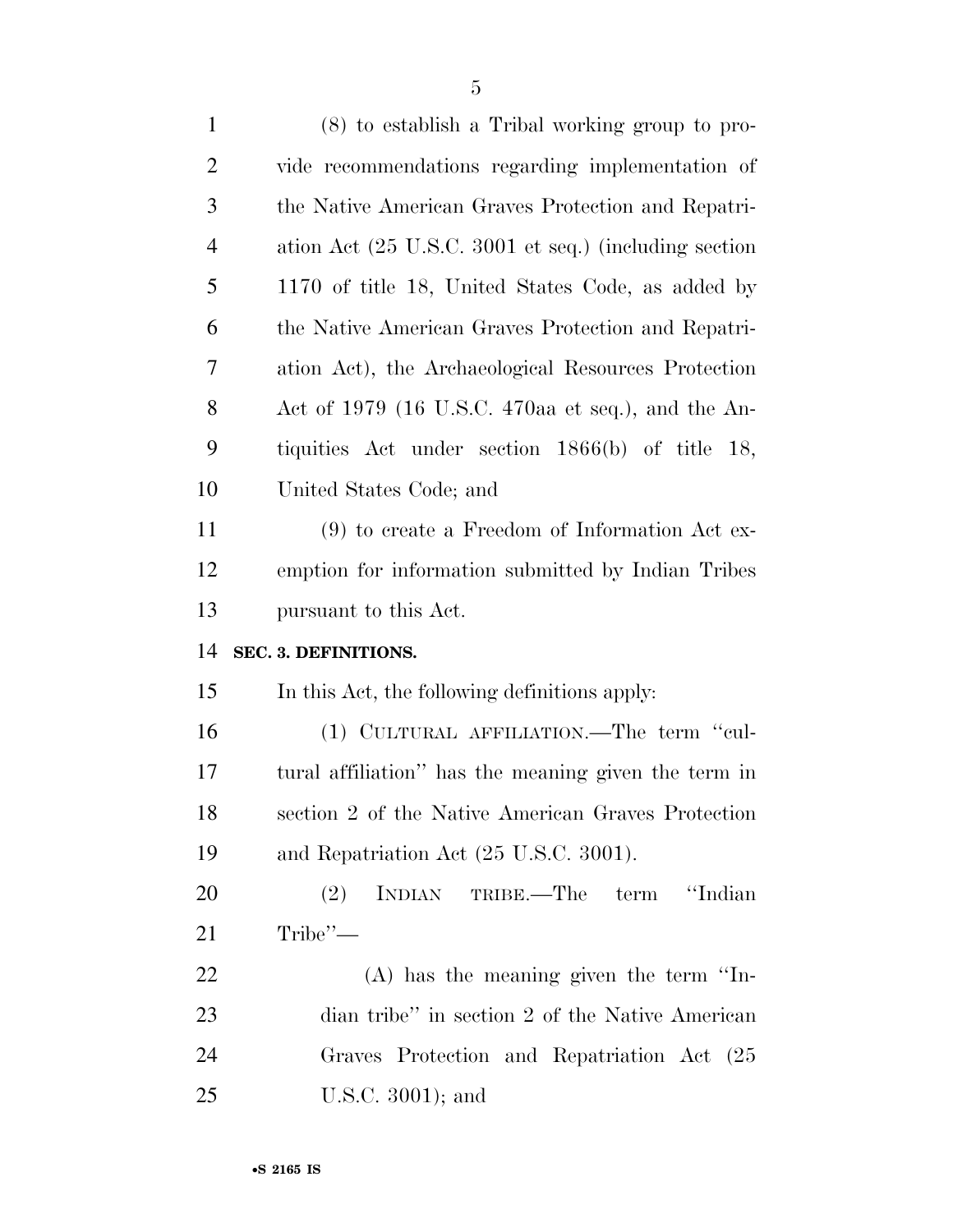| $\mathbf{1}$   | (B) includes "Native Hawaiian organiza-           |
|----------------|---------------------------------------------------|
| $\overline{2}$ | tion" as that term is defined in section 2 of the |
| 3              | Native American Graves Protection and Repa-       |
| $\overline{4}$ | triation Act $(25 \text{ U.S.C. } 3001)$ .        |
| 5              | (3)<br>ITEM REQUIRING EXPORT<br><b>CERTIFI-</b>   |
| 6              | CATION.—The term "Item Requiring Export Certifi-  |
| 7              | cation" means-                                    |
| 8              | (A) a Native American "cultural item" as          |
| 9              | defined in section 2 of the Native American       |
| 10             | Graves Protection and Repatriation Act (25        |
| 11             | U.S.C. $3001$ ;                                   |
| 12             | (B) a Native American "archaeological re-         |
| 13             | source" as defined in section 3 of the Archae-    |
| 14             | ological Resources Protection Act of 1979 (16)    |
| 15             | U.S.C. $470bb$ ; or                               |
| 16             | (C) a Native American "object of antiq-           |
| 17             | uity" within the meaning of section $1866(b)$ of  |
| 18             | title 18, United States Code.                     |
| 19             | (4) ITEM PROHIBITED FROM EXPORTATION.-            |
| 20             | The term "Item Prohibited from Exportation"       |
| 21             | means-                                            |
| 22             | (A) a Native American "cultural item" as          |
| 23             | defined in section 2 of the Native American       |
| 24             | Graves Protection and Repatriation Act (25        |
| 25             | U.S.C. 3001) and obtained in violation of the     |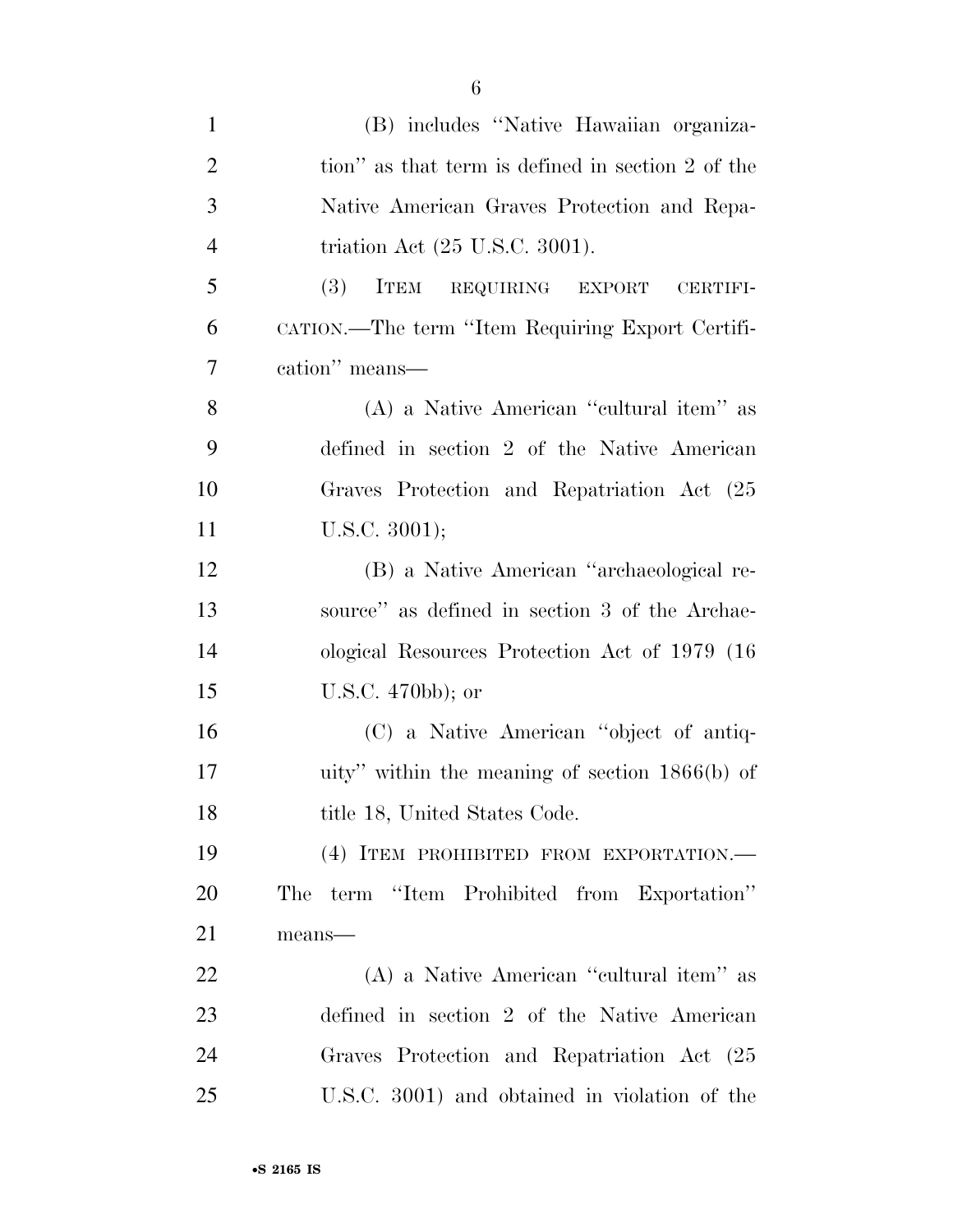| $\mathbf{1}$   | Native American Graves Protection and Repa-                         |
|----------------|---------------------------------------------------------------------|
| $\overline{2}$ | triation Act $(25 \text{ U.S.C. } 3001 \text{ et seq.})$ (including |
| 3              | section 1170 of title 18, United States Code, as                    |
| $\overline{4}$ | added by the Native American Graves Protec-                         |
| 5              | tion and Repatriation Act);                                         |
| 6              | (B) a Native American "archaeological re-                           |
| 7              | source" as defined in section 3 of the Archae-                      |
| 8              | ological Resources Protection Act of 1979 (16)                      |
| 9              | U.S.C. 470bb) and obtained in violation of the                      |
| 10             | Archaeological Resources Protection Act of                          |
| 11             | 1979 (16 U.S.C. 470aa et seq.);                                     |
| 12             | (C) a Native American "object of antiq-                             |
| 13             | uity" within the meaning of and obtained in                         |
| 14             | violation of the Antiquities Act under section                      |
| 15             | $1866(b)$ of title 18, United States Code; or                       |
| 16             | (D) a Native American "cultural item" as                            |
| 17             | defined in section 2 of the Native American                         |
| 18             | Graves Protection and Repatriation Act (25                          |
| 19             | U.S.C. 3001), Native American "archaeological                       |
| 20             | resource" as defined in section 3 of the Archae-                    |
| 21             | ological Resources Protection Act of 1979 (16)                      |
| 22             | U.S.C. 470bb), or Native American "object of                        |
| 23             | antiquity" within the meaning of the Antiq-                         |
| 24             | uities Act under section $1866(b)$ of title 18,                     |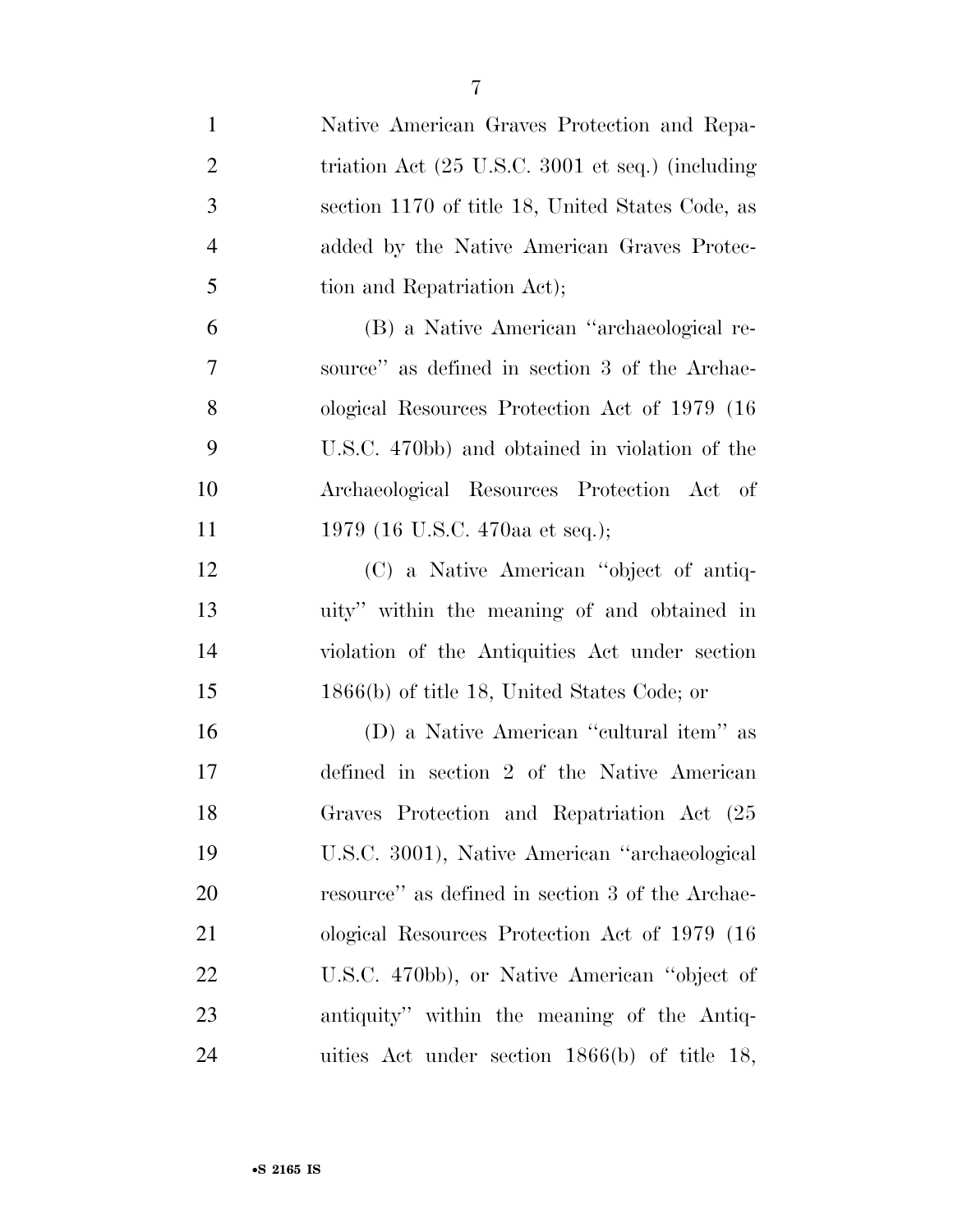| $\mathbf{1}$   | United States Code, that is under active Fed-             |
|----------------|-----------------------------------------------------------|
| $\overline{2}$ | eral investigation.                                       |
| 3              | (5) NATIVE AMERICAN.—The term "Native                     |
| $\overline{4}$ | American"-                                                |
| 5              | $(A)$ has the meaning given the term in sec-              |
| 6              | tion 2 of the Native American Graves Protec-              |
| 7              | tion and Repatriation Act $(25 \text{ U.S.C. } 3001);$    |
| 8              | and                                                       |
| 9              | (B) includes "Native Hawaiian" as that                    |
| 10             | term is defined in section 2 of the Native Amer-          |
| 11             | ican Graves Protection and Repatriation Act               |
| 12             | $(25 \text{ U.S.C. } 3001).$                              |
| 13             | (6) SECRETARY.—The term "Secretary" means                 |
| 14             | the Secretary of the Interior.                            |
| 15             | (7) TANGIBLE CULTURAL HERITAGE.—The                       |
| 16             | term "tangible cultural heritage" means—                  |
| 17             | (A) Native American human remains; or                     |
| 18             | (B)<br>culturally, historically,<br>$\hbox{or}\hskip 2mm$ |
| 19             | archaeologically significant objects, resources,          |
| 20             | patrimony, or other items that are affiliated             |
| 21             | with a Native American culture.                           |
| 22             | SEC. 4. ENHANCED NAGPRA PENALTIES.                        |
| 23             | Section 1170 of title 18, United States Code, is          |
| 24             | amended by striking "5 years" each place it appears and   |
| 25             | inserting "10 years".                                     |

•**S 2165 IS**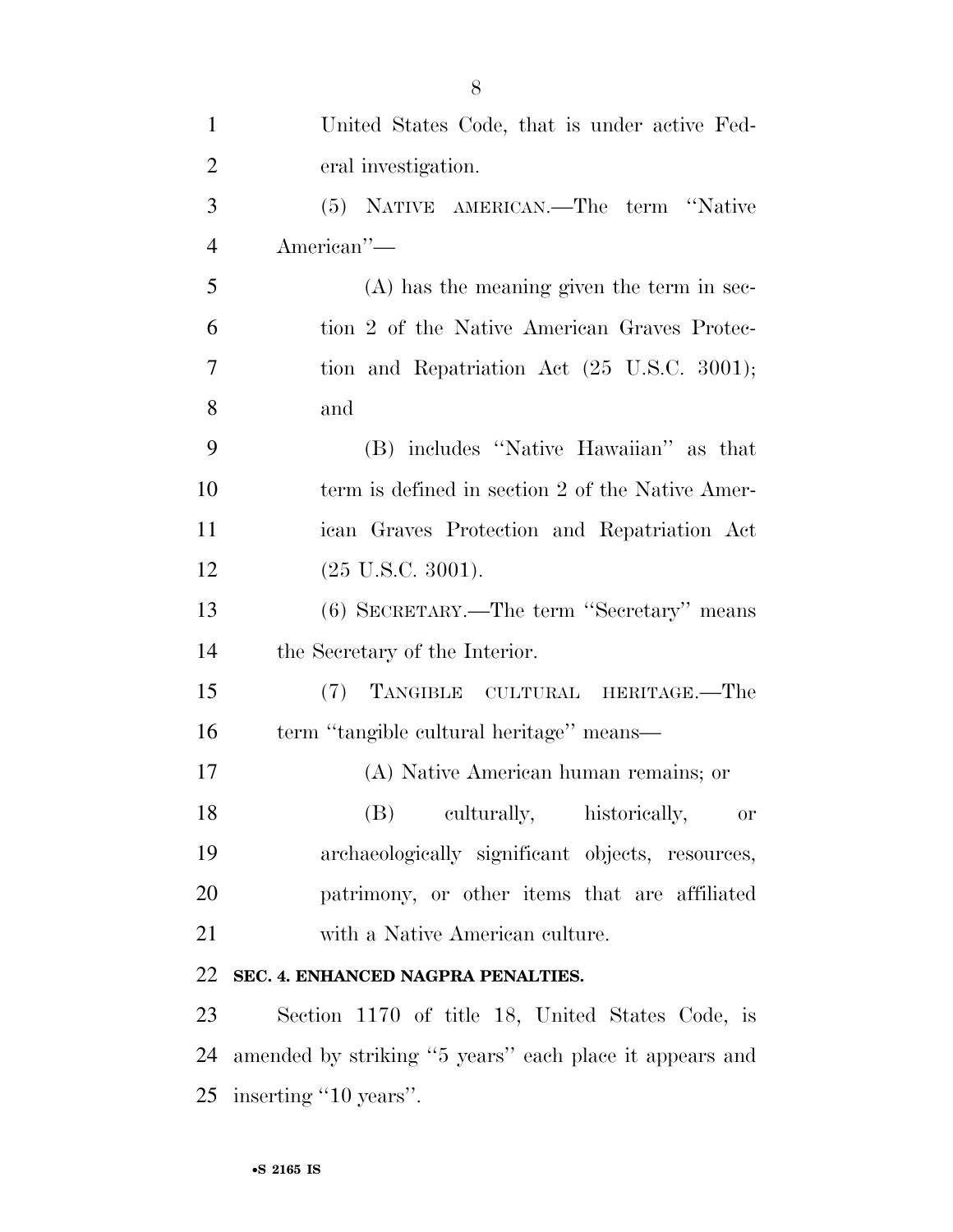**SEC. 5. EXPORT PROHIBITION AND CERTIFICATION SYS- TEM AND INTERNATIONAL AGREEMENTS.**  (a) EXPORT PROHIBITIONS.— (1) IN GENERAL.—It shall be unlawful for any person to export or otherwise transport from the United States any Item Prohibited from Expor- tation. (2) PENALTIES.—Any person who violates paragraph (1) shall be fined in accordance with sec- tion 3571 of title 18, United States Code, and shall be imprisoned for not more than 1 year for a first violation and not more than 10 years for a second or subsequent violation. (b) EXPORT CERTIFICATION SYSTEM.— (1) EXPORT CERTIFICATION REQUIREMENT.— (A) IN GENERAL.—No Item Requiring Ex- port Certification may be exported from the United States without first having obtained an export certification in accordance with this sub- section. (B) PUBLICATION.—The Secretary shall, in consultation with Indian Tribes, publish in 23 the Federal Register a notice that includes— (i) a description of characteristics typ- ical of Items Requiring Export Certifi-cation, which shall be sufficiently specific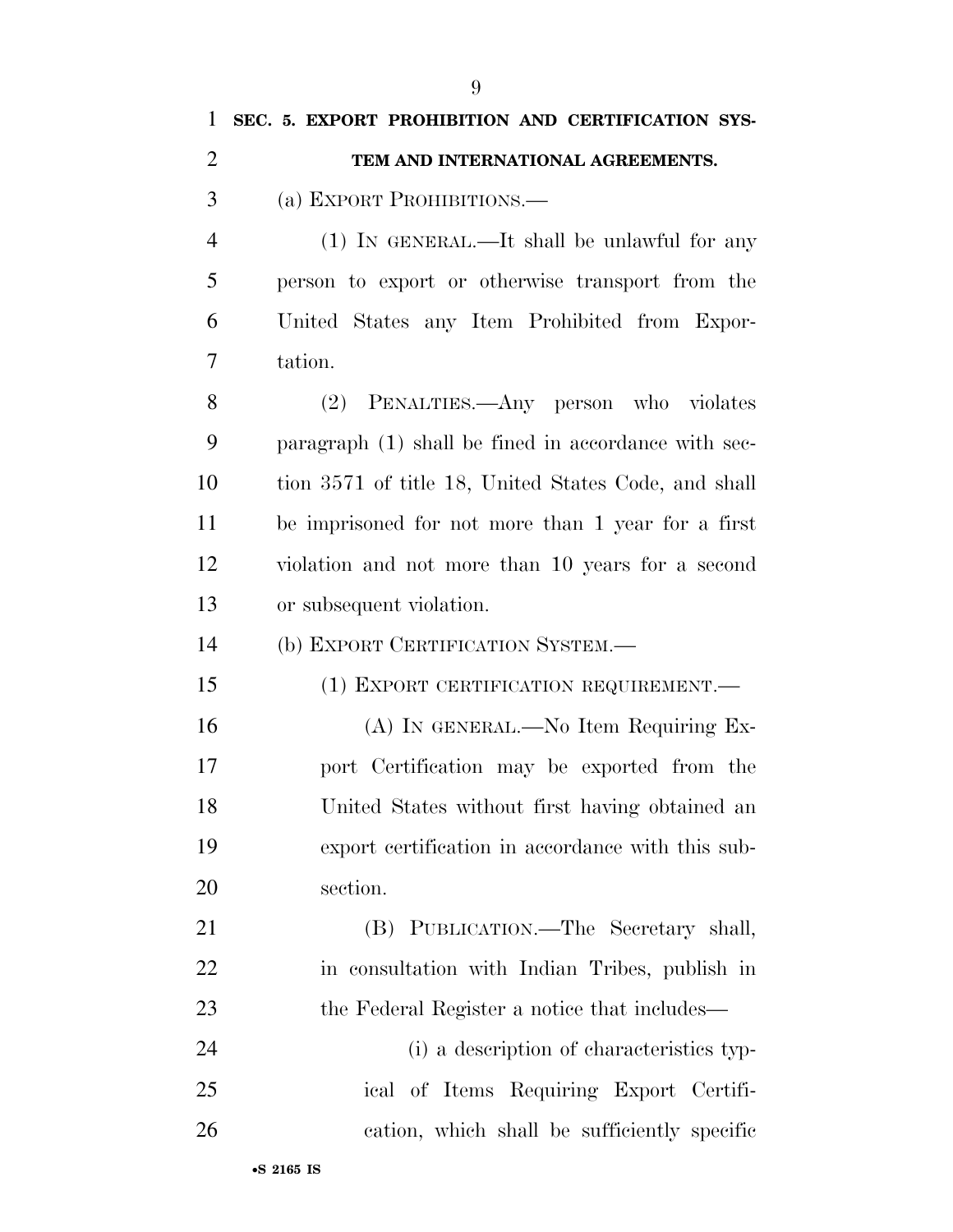| $\mathbf{1}$   | and precise to ensure an export certifi-                                     |
|----------------|------------------------------------------------------------------------------|
| $\overline{2}$ | cation is required only of such Items Re-                                    |
| 3              | quiring Export Certification and that fair                                   |
| $\overline{4}$ | notice is given to exporters and other per-                                  |
| 5              | sons as to which items require an export                                     |
| 6              | certification under this paragraph; and                                      |
| 7              | (ii) a description of characteristics                                        |
| 8              | typical of items that do not qualify as                                      |
| 9              | Items Requiring Export Certification and                                     |
| 10             | therefore do not require an export certifi-                                  |
| 11             | eation under this paragraph, which shall—                                    |
| 12             | (I) elarify that objects made for                                            |
| 13             | commercial purposes generally do not                                         |
| 14             | qualify as an Item Requiring Export                                          |
| 15             | Certification; and                                                           |
| 16             | (II) clarify that in some cir-                                               |
| 17             | cumstances receipts or certifications                                        |
| 18             | issued by Indian Tribes may be used                                          |
| 19             | evidence to demonstrate a par-<br>as                                         |
| 20             | ticular item does not qualify as an                                          |
| 21             | Item Requiring Export Certification.                                         |
| 22             | <b>ELIGIBILITY</b><br>(2)<br>${\rm FOR}$<br><b>EXPORT</b><br><b>CERTIFI-</b> |
| 23             | CATION.—An Item Requiring Export Certification is                            |
| 24             | not an Item Prohibited from Exportation and is                               |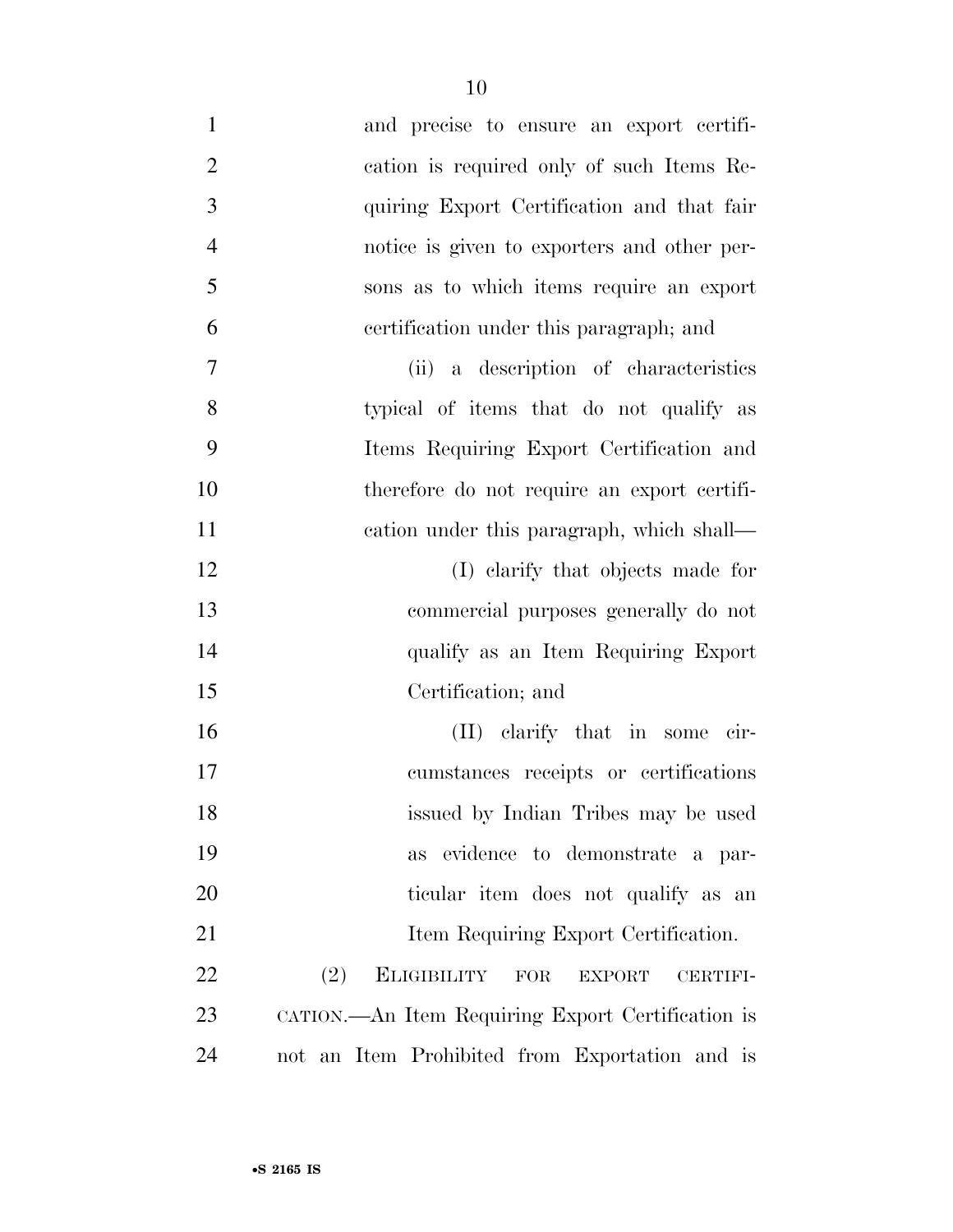|   | therefore eligible for an export certification if it is |
|---|---------------------------------------------------------|
|   | not under ongoing Federal investigation and it—         |
| 3 | (A) was not obtained within the time and                |
|   | location provonance parameters of the Native            |

 location provenance parameters of the Native American Graves Protection and Repatriation Act (25 U.S.C. 3001 et seq.) (including section 1170 of title 18, United States Code, as added by the Native American Graves Protection and Repatriation Act), the Archaeological Resources Protection Act of 1979 (16 U.S.C. 470aa et seq.), or the Antiquities Act under section 1866(b) of title 18, United States Code, and the export of the Item Requiring Export Cer- tification would not otherwise violate any other provision of law;

 (B) was excavated or removed pursuant to a permit issued under section 4 of the Archae- ological Resources Protection Act of 1979 (16 U.S.C. 470cc) or section 320302 of title 54, United States Code, or in compliance with sec- tion 3(c) of the Native American Graves Pro- tection and Repatriation Act (25 U.S.C.  $3002(e)$ , if the permit for excavation or re-moval authorizes export, and the export of the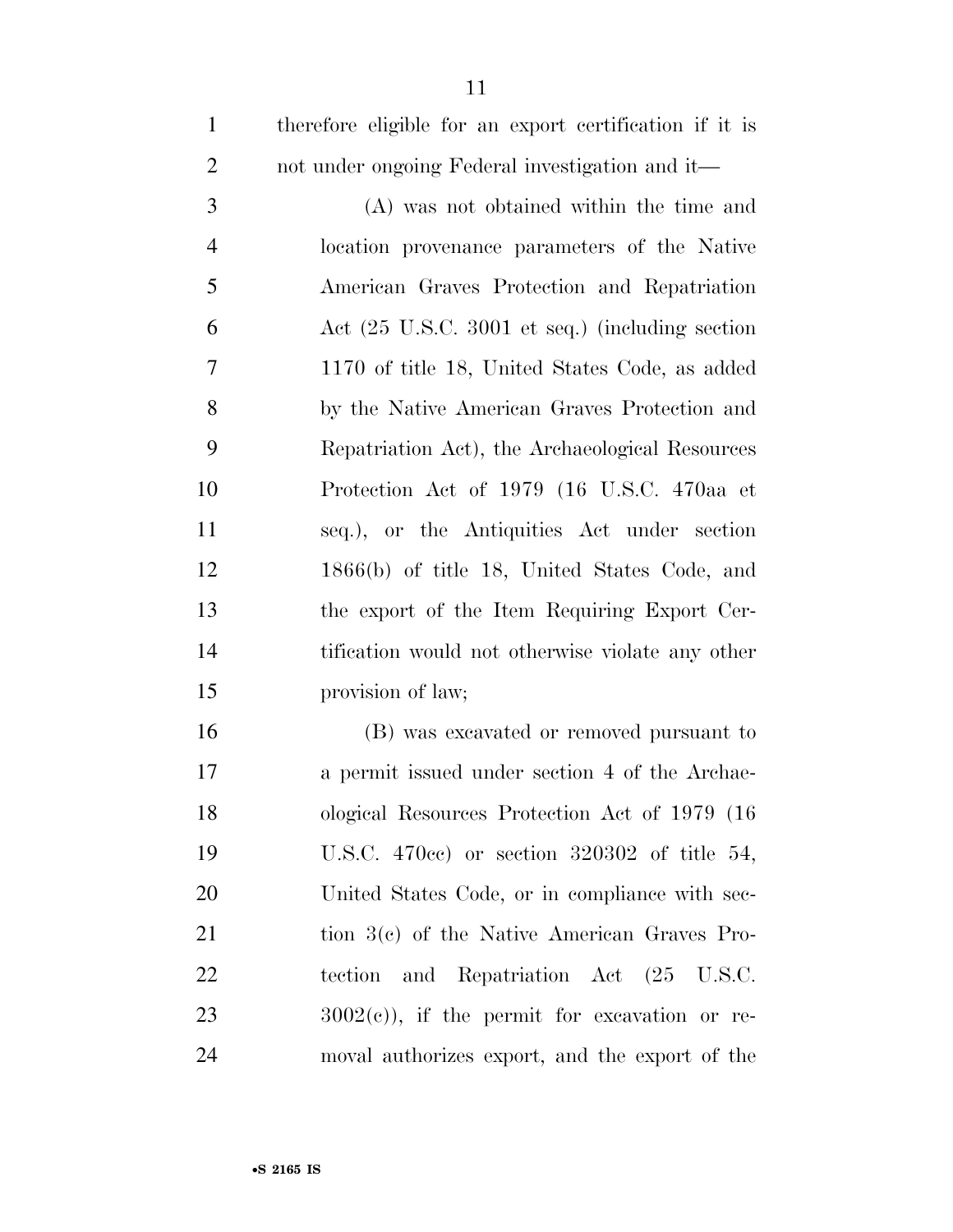| $\mathbf{1}$   | Item Requiring Export Certification would not                |
|----------------|--------------------------------------------------------------|
| $\overline{2}$ | otherwise violate any other provision of law; or             |
| 3              | (C) is accompanied by written confirmation                   |
| $\overline{4}$ | from an Indian Tribe that the exporter has a                 |
| 5              | right of possession, as defined in section 2 of              |
| 6              | the Native American Graves Protection and Re-                |
| 7              | patriation Act $(25 \text{ U.S.C. } 3001)$ , or that the In- |
| 8              | dian Tribe has relinquished title or control, as             |
| 9              | provided for in section 3 of the Native Amer-                |
| 10             | ican Graves Protection and Repatriation Act                  |
| 11             | $(25 \text{ U.S.C. } 3002)$ , of the Item Requiring Ex-      |
| 12             | port Certification, and the export of the Item               |
| 13             | Requiring Export Certification would not other-              |
| 14             | wise violate any other provision of law.                     |
| 15             | (3) EXPORT CERTIFICATION APPLICATION AND                     |
| 16             | ISSUANCE PROCEDURES.                                         |
| 17             | (A)<br>APPLYING FOR<br>EXPORT<br><b>CERTIFI-</b>             |
| 18             | CATION.                                                      |
| 19             | (i) ATTESTATION.—                                            |
| 20             | (I) IN GENERAL.—With respect                                 |
| 21             | to each Item Requiring Export Cer-                           |
| 22             | tification to be exported from the                           |
| 23             | United<br>States, the exporter shall                         |
| 24             | make an attestation (on an attestation                       |
| 25             | form described in subclause (III)                            |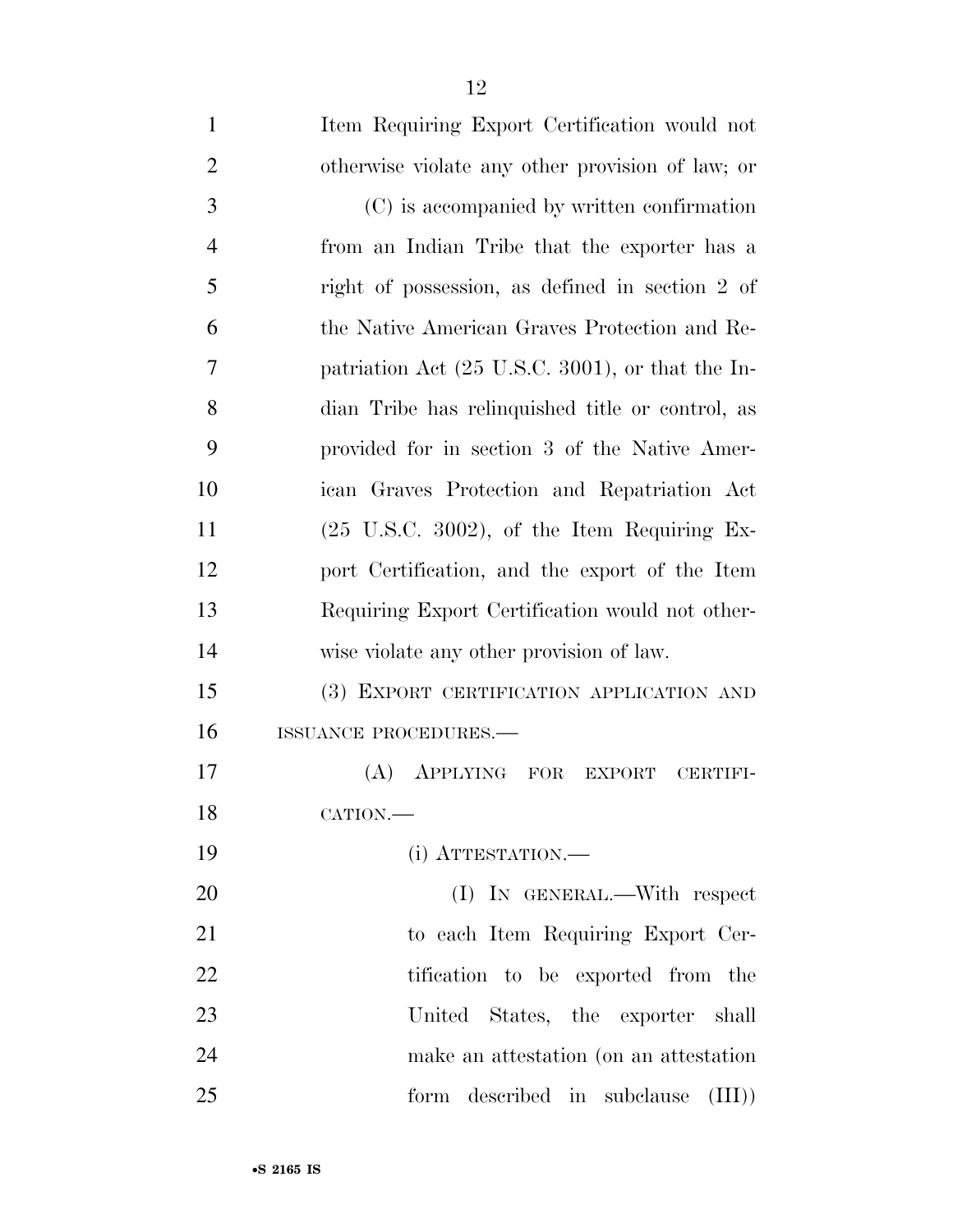| $\mathbf{1}$   | that, to the best of the exporter's   |
|----------------|---------------------------------------|
| $\overline{2}$ | knowledge and belief, the exporter is |
| 3              | not exporting an Item Prohibited from |
| $\overline{4}$ | Exportation.                          |
| 5              | (II) CONSEQUENCES OF FALSE            |
| 6              | STATEMENT.—Any willful or knowing     |
| $\tau$         | false statement made on an attesta-   |
| 8              | tion form under subclause (I) shall—  |
| 9              | (aa) subject the exporter to          |
| 10             | criminal penalties pursuant to        |
| 11             | section 1001 of title 18, United      |
| 12             | States Code; and                      |
| 13             | (bb) prohibit the exporter            |
| 14             | from receiving an export certifi-     |
| 15             | cation for any Item Requiring         |
| 16             | Export Certification through at-      |
| 17             | testation alone in the future.        |
| 18             | (III) ATTESTATION FORM.- An           |
| 19             | attestation form shall describe and   |
| 20             | provide pictures of each Item Requir- |
| 21             | ing Export Certification. The Sec-    |
| 22             | retary shall consult with Indian      |
| 23             | Tribes in designing the attestation   |
| 24             | form.                                 |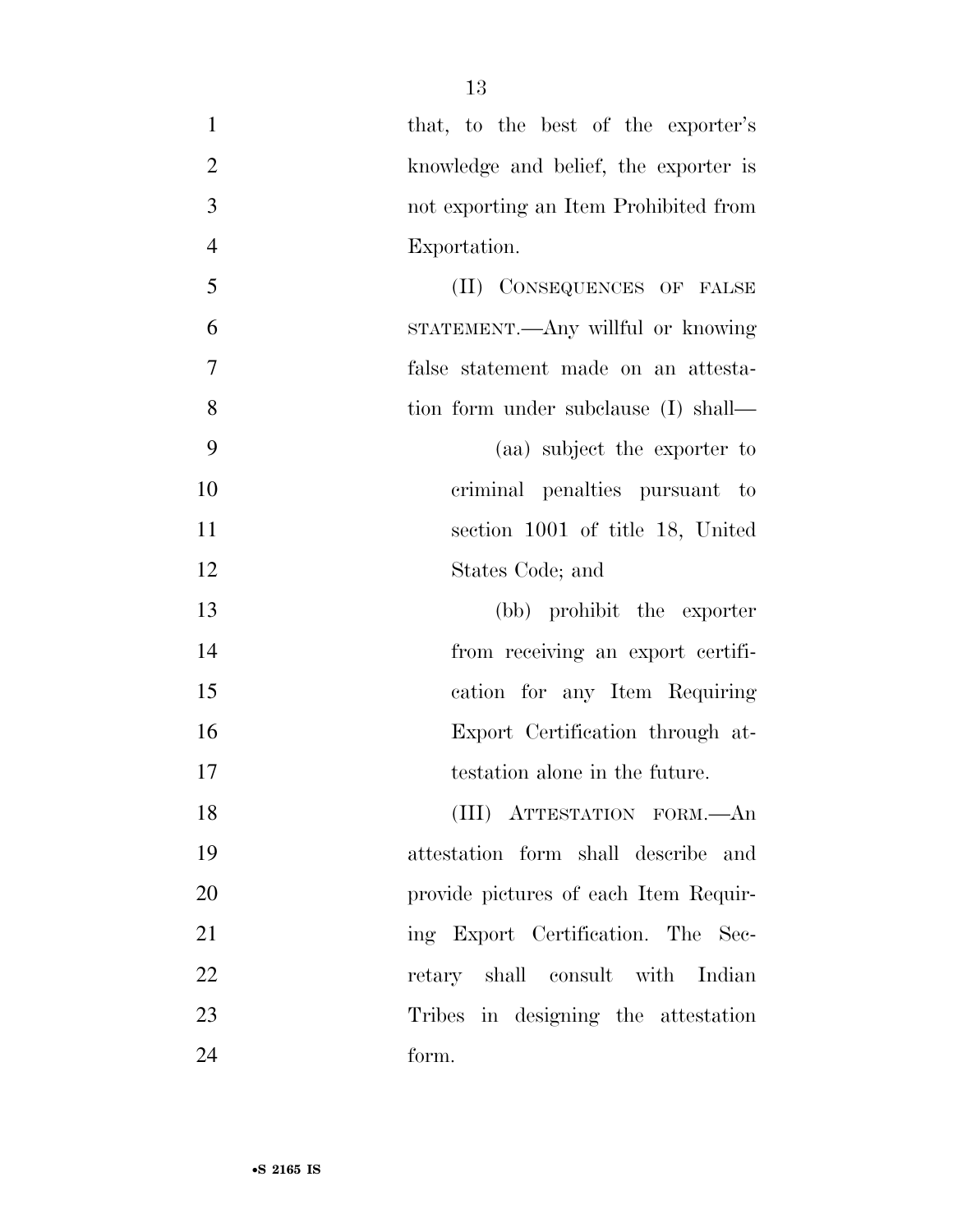| $\mathbf{1}$   | (ii) ADDITIONAL EVIDENCE.—If attes-                |
|----------------|----------------------------------------------------|
| $\overline{2}$ | tation alone is no longer permitted or an          |
| 3              | export certification is delayed or denied,         |
| $\overline{4}$ | notice shall be given to the exporter, who         |
| 5              | may provide the Secretary with evidence to         |
| 6              | establish that the Item Requiring Export           |
| 7              | Certification is not an Item Prohibited            |
| 8              | from Exportation.                                  |
| 9              | (B) AVAILABILITY OF APPLICATIONS.—                 |
| 10             | The Secretary shall make each export certifi-      |
| 11             | cation application available to Indian Tribes via  |
| 12             | a secure website immediately after each export     |
| 13             | certification application has been submitted.      |
| 14             | ISSUANCE OF<br>(C)<br>EXPORT<br>CERTIFI-           |
| 15             | CATION.-The Secretary, in consultation with        |
| 16             | Indian Tribes, may issue an export certification   |
| 17             | for an Item Requiring Export Certification that    |
| 18             | is not an Item Prohibited from Exportation and     |
| 19             | is therefore eligible for export.                  |
| 20             | REVOCATION OF EXPORT<br>(D)<br><b>CERTIFI-</b>     |
| 21             | CATION.—If credible evidence is provided that      |
| 22             | indicates an item that received an export certifi- |
| 23             | cation qualifies as an Item Prohibited from Ex-    |
| 24             | portation, the Secretary may immediately re-       |
| 25             | voke the export certification. In making a deter-  |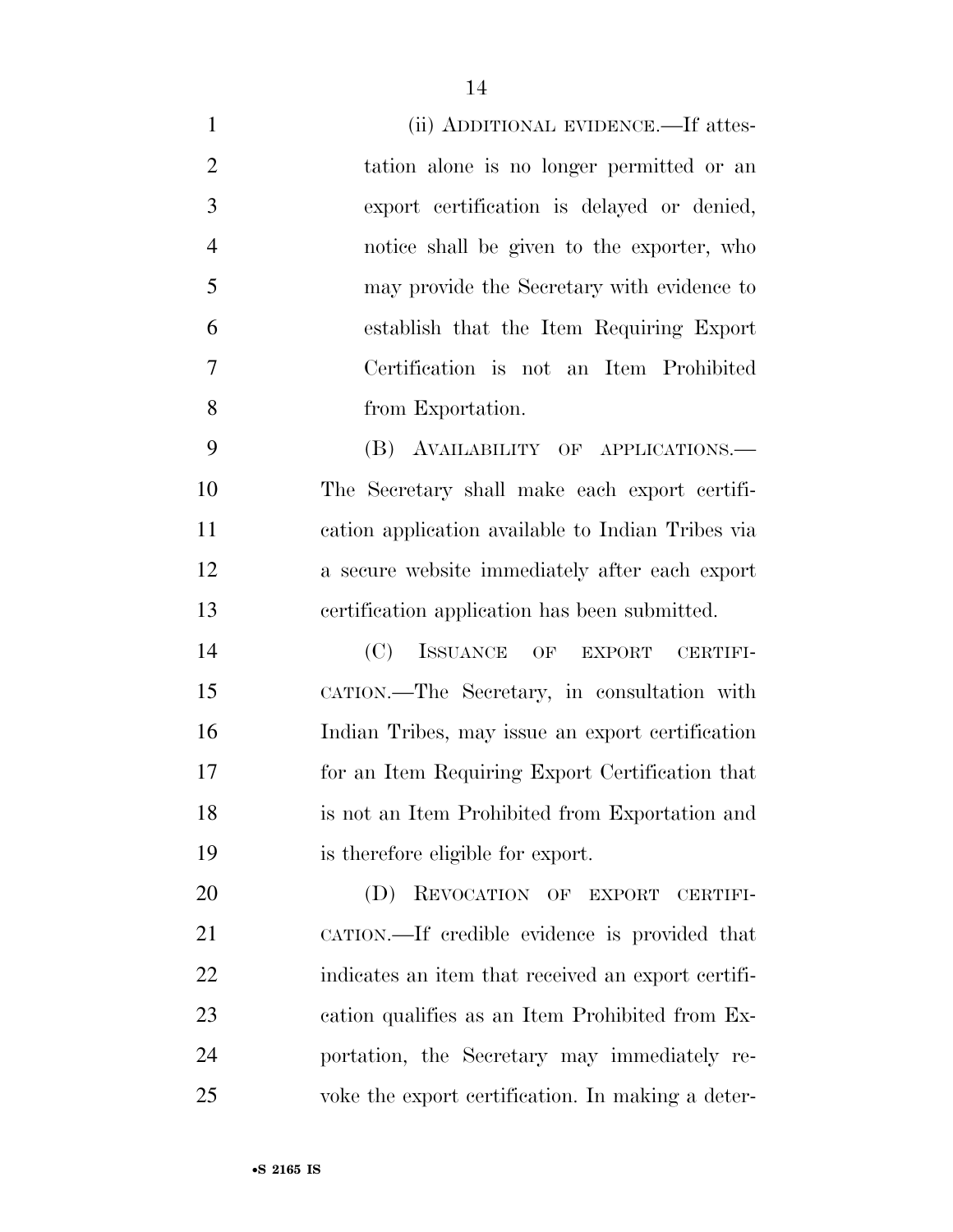| $\mathbf{1}$   | mination about whether revocation is war-            |
|----------------|------------------------------------------------------|
| $\overline{2}$ | ranted, Indian Tribes shall be consulted.            |
| 3              | (4) SEIZURE, FORFEITURE, AND RETURN.—                |
| $\overline{4}$ | (A) SEIZURE.—Any Item Requiring Ex-                  |
| 5              | port Certification that an exporter attempts to      |
| 6              | export without an export certification shall be      |
| $\overline{7}$ | subject to seizure by the U.S. Customs and           |
| 8              | Border Protection.                                   |
| 9              | (B) FORFEITURE.—An item found to qual-               |
| 10             | ify as an Item Prohibited from Exportation           |
| 11             | shall be forfeited, consistent with chapter 46 of    |
| 12             | title 18, United States Code, to the Federal         |
| 13             | Government and repatriated to the Indian             |
| 14             | Tribe pursuant to the process provided for           |
| 15             | under the law under which it is found to be ob-      |
| 16             | tained in violation.                                 |
| 17             | (C) RETURN TO EXPORTER.—An Item Re-                  |
| 18             | quiring Export Certification that is<br>seized       |
| 19             | under subparagraph (A) for which credible evi-       |
| 20             | dence does not establish within 60 days that it      |
| 21             | is an Item Prohibited from Exportation shall be      |
| 22             | returned to the exporter but shall not receive an    |
| 23             | export certification at that time.                   |
| 24             | (5) ADMINISTRATIVE APPEAL.—If the Secretary          |
| 25             | denies an export certification or seizes an Item Re- |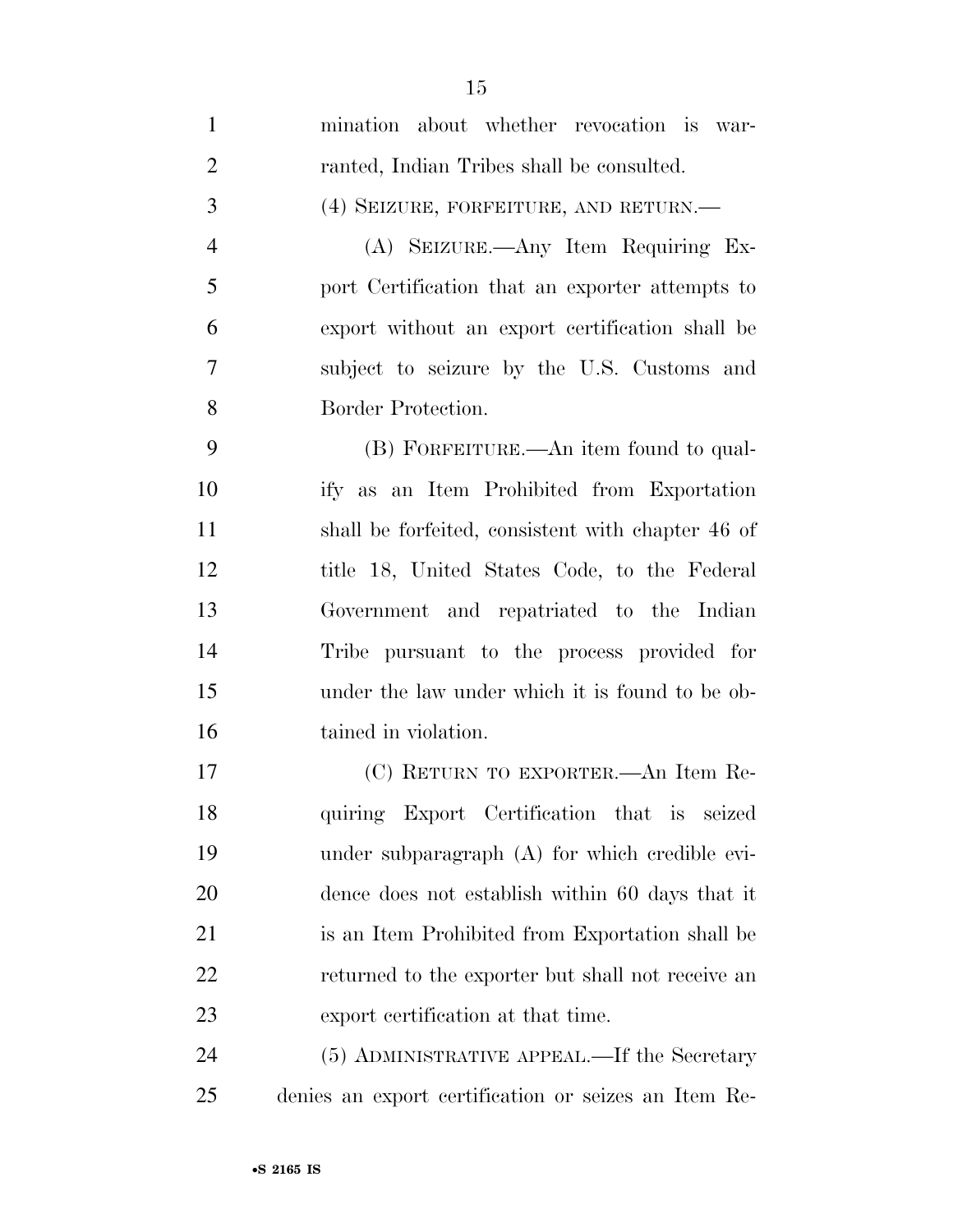quiring Export Certification under this subsection, the exporter shall upon request be given a hearing on the record under such rules and regulations as the Secretary may promulgate.

 (6) FEES.—Reasonable fees may be collected for the processing of export certification applications under this subsection.

 (7) TRAINING.—The Secretary of Homeland Security, acting through the Commissioner of U.S. Customs and Border Protection, shall require all ap- propriate personnel of U.S. Customs and Border Protection to participate in training to identify Items Requiring Export Certification for purposes of this Act and the amendment made by this Act. In- dian Tribes shall be consulted in developing and de-livering such trainings.

 (8) VOLUNTARY RETURN.—Whoever seeks to export an Item Requiring Export Certification with- out a required export certification but voluntarily re- turns it to the Indian Tribe with a likely cultural af- filiation prior to active Federal investigation shall not be prosecuted for such violation with respect to the Item Requiring Export Certification. The export-er's application to obtain an export certification does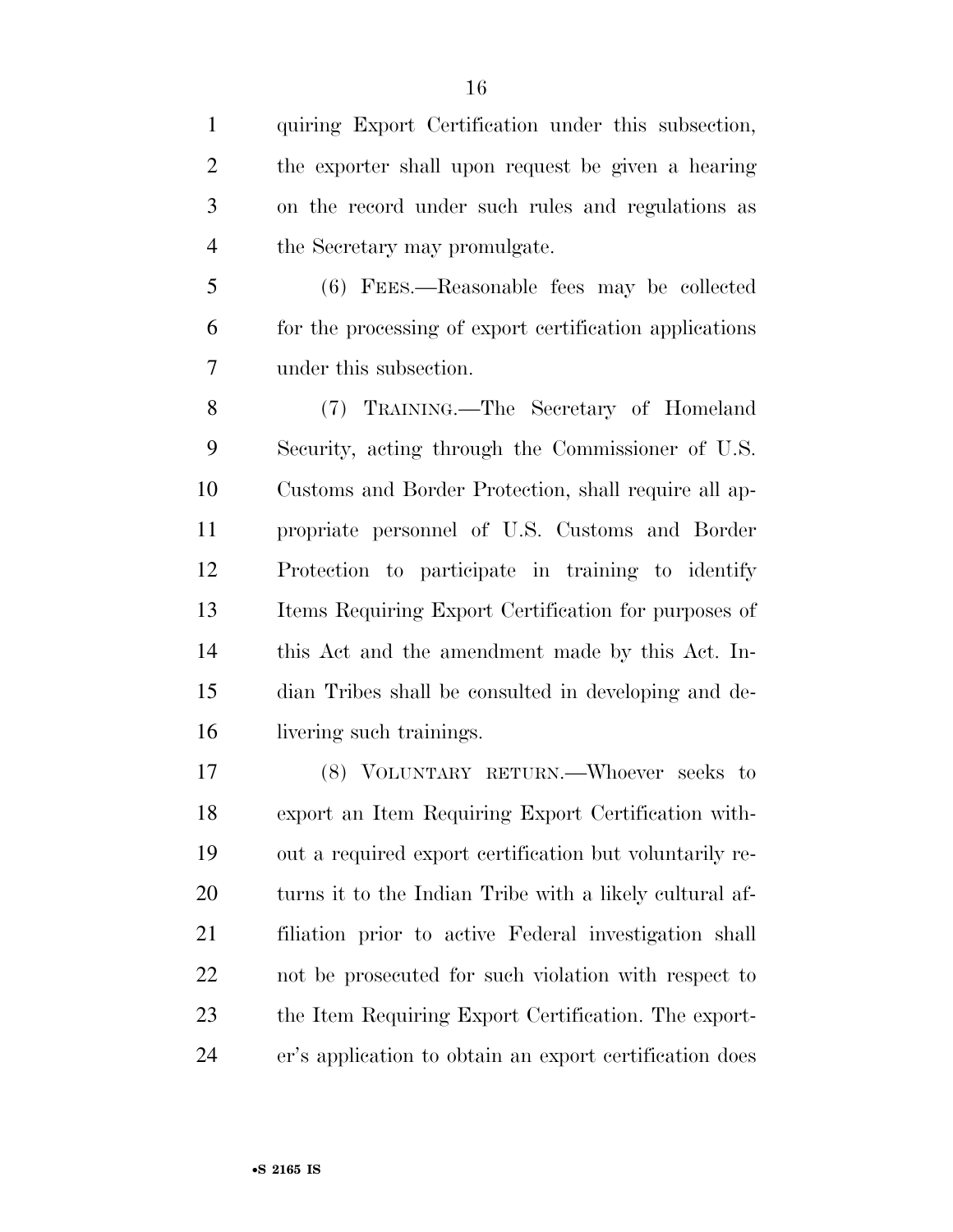not qualify as triggering an active Federal investiga-tion.

 (c) AGREEMENTS TO REQUEST RETURN FROM FOR- EIGN COUNTRIES.—The President is authorized to re- quest from a State Party agreements or provisional meas- ures pursuant to the Convention on the Means of Prohib- iting and Preventing the Illicit Import, Export, and Trans- fer of Ownership of Cultural Property (823 U.N.T.S. 231 (1972)), subject to the limitations of Articles 6 and 9, under which the President may request the return from the State Party of Items Prohibited from Exportation.

 (d) RULES AND REGULATIONS.—All rules and regu- lations necessary and appropriate to carry out the provi- sions of this section shall be prescribed by the Secretary and shall be made in consultation with Indian Tribes.

## **SEC. 6. VOLUNTARY RETURN OF TANGIBLE CULTURAL HERITAGE.**

 (a) LIAISON.—The Secretary and the Secretary of State shall each designate a liaison to facilitate the vol-untary return of tangible cultural heritage.

 (b) TRAININGS AND WORKSHOPS.—The individuals listed in subsection (a) shall hold trainings and workshops for representatives of Indian Tribes and collectors, deal- ers, and other individuals and organizations regarding the voluntary return of tangible cultural heritage.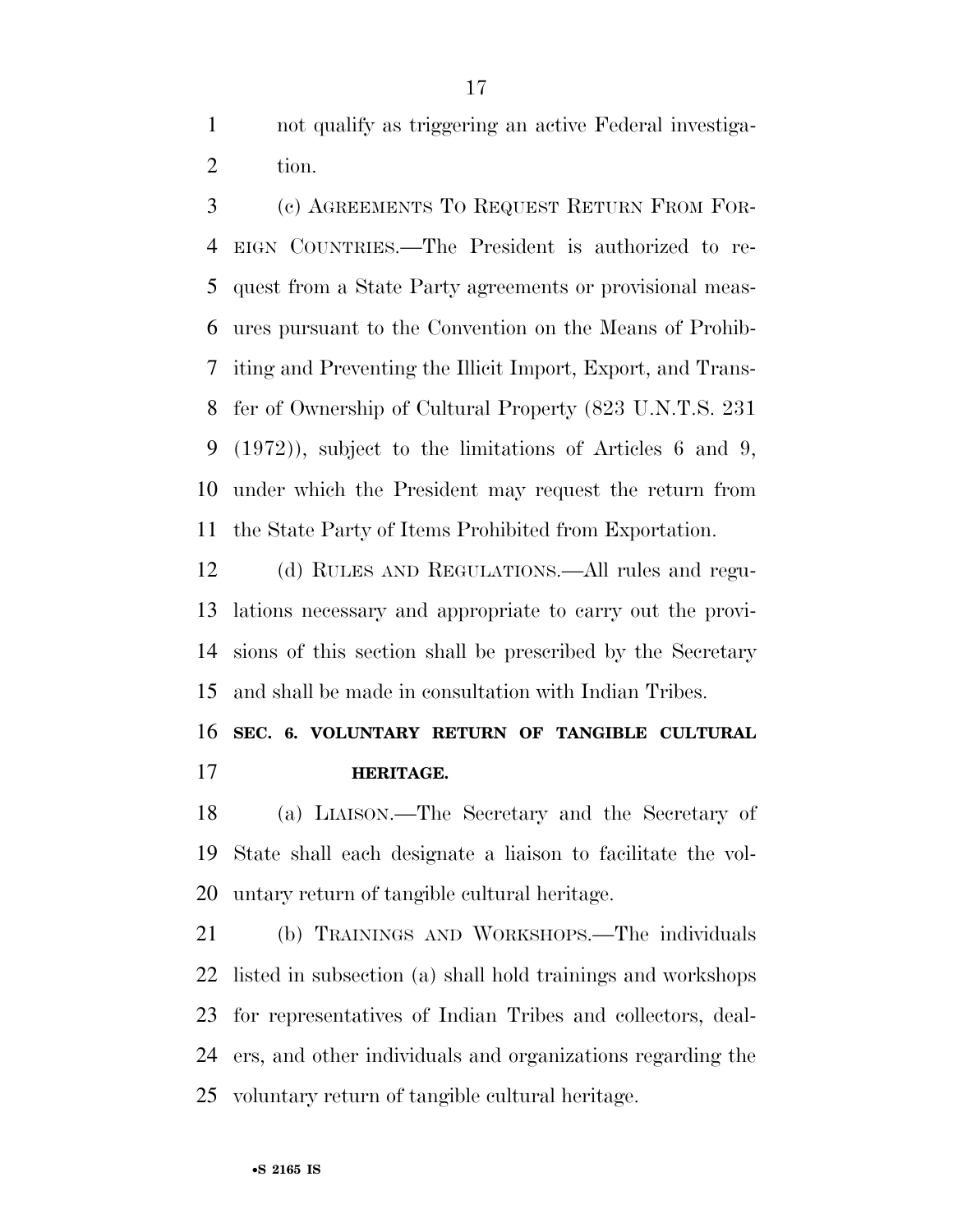(c) REFERRALS.—

| $\mathbf{2}$   | (1) IN GENERAL.—The Secretary shall refer in-             |
|----------------|-----------------------------------------------------------|
| 3              | dividuals and organizations to one or more Indian         |
| $\overline{4}$ | Tribes with a likely cultural affiliation to tangible     |
| 5              | cultural heritage for the purpose of facilitating the     |
| 6              | voluntary return of tangible cultural heritage.           |
| 7              | (2) REFERRAL REPRESENTATIVES.—The Sec-                    |
| 8              | retary shall compile a list of representatives from       |
| 9              | each Indian Tribe for purposes of referral under          |
| 10             | paragraph $(1)$ .                                         |
| 11             | (3) CONSULTATION.—The Secretary shall con-                |
| 12             | sult with Indian Tribes before making a referral          |
| 13             | under paragraph $(1)$ .                                   |
| 14             | (4) THIRD-PARTY EXPERTS.—The Secretary                    |
| 15             | may utilize third parties with relevant expertise, in-    |
| 16             | cluding universities, museums, dealers, collector or-     |
| 17             | ganizations, and others, in making determinations         |
| 18             | regarding to which Indian Tribe an individual or or-      |
| 19             | ganization should be referred under paragraph (1).        |
| 20             | (d) LEGAL LIABILITY.—This section shall not impose        |
| 21             | additional penalties or legal liability.                  |
| 22             | (e) TAX DOCUMENTATION.—The Secretary's vol-               |
| 23             | untary return facilitation shall include provision of tax |
| 24             | documentation for a deductible gift to an Indian Tribe.   |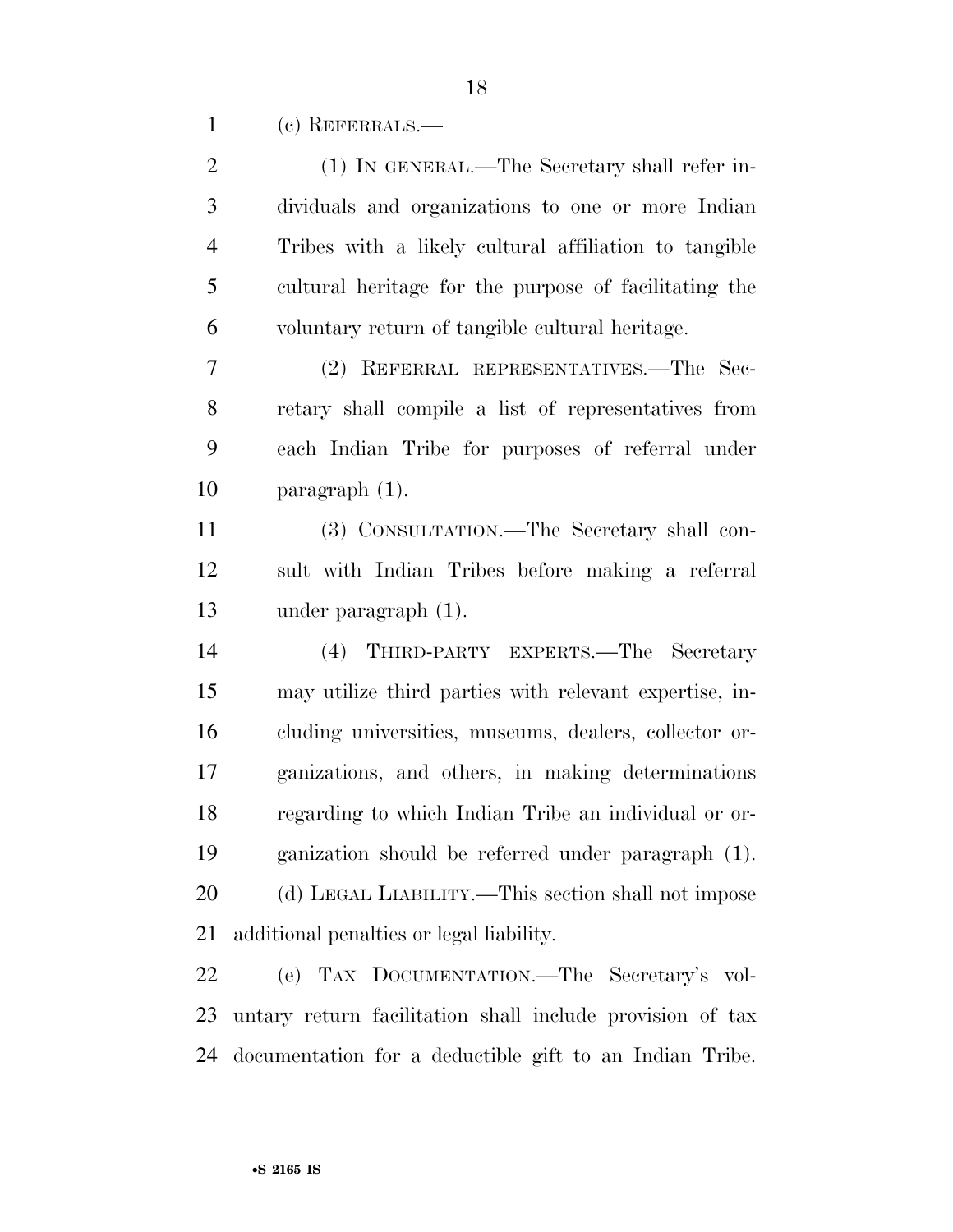(f) REPATRIATION UNDER NATIVE AMERICAN GRAVES PROTECTION AND REPATRIATION ACT.—The vol- untary return provisions of this section shall apply to a specific item of tangible cultural heritage only to the ex- tent that the repatriation provisions under section 7 of the Native American Graves Protection and Repatriation Act (25 U.S.C. 3005) do not apply to such item of tangible cultural heritage.

#### **SEC. 7. INTERAGENCY WORKING GROUP.**

 (a) IN GENERAL.—The Secretary shall convene an interagency working group consisting of representatives from the Departments of the Interior, Justice, State, and Homeland Security.

 (b) GOALS.—The goals of the working group are— (1) to facilitate repatriation to Indian Tribes of items that have been illegally removed or trafficked in violation of law;

 (2) to protect such items still in Indian Tribes' possession; and

 (3) to improve Federal agencies' implementa- tion of the Native American Graves Protection and Repatriation Act (25 U.S.C. 3001 et seq.) (including section 1170 of title 18, United States Code, as added by the Native American Graves Protection and Repatriation Act), the Archaeological Resources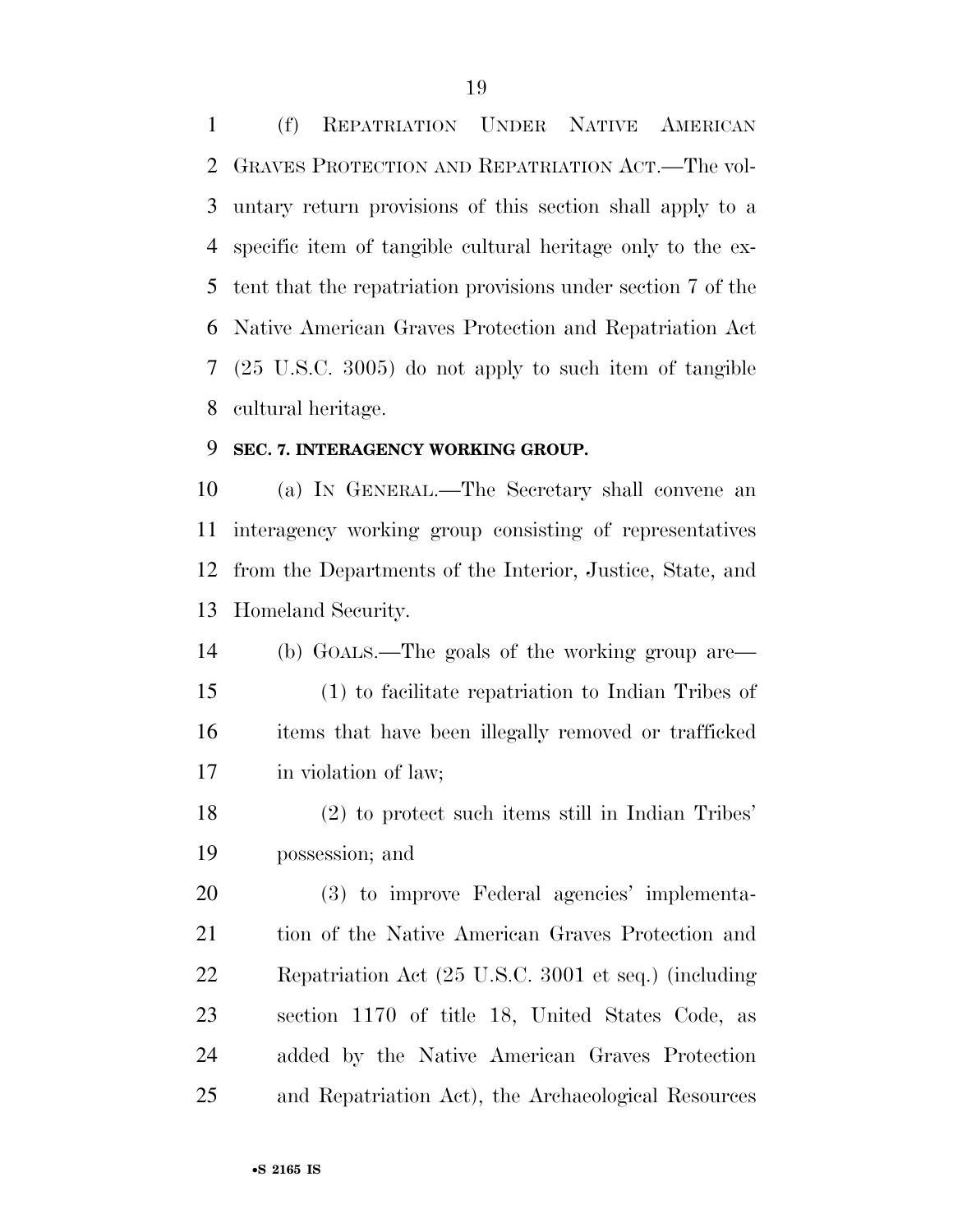Protection Act of 1979 (16 U.S.C. 470aa et seq.), 2 the Antiquities Act under section 1866(b) of title 18, United States Code, and other relevant laws.

 (c) RESPONSIBILITIES.—The interagency working group shall aid in implementation of other provisions of this Act or the amendments made by this Act, including regarding voluntary return and halting international sales, and shall collaborate with the Tribal working group cre-ated pursuant to this Act.

#### **SEC. 8. TRIBAL WORKING GROUP.**

 (a) IN GENERAL.—The Secretary shall convene a Tribal working group consisting of representatives of In-dian Tribes to advise the Federal Government.

 (b) RECOMMENDATIONS.—The Tribal working group convened under subsection (a) may provide recommenda-tions regarding—

 (1) the voluntary return of tangible cultural heritage by collectors, dealers, and other individuals and non-Federal organizations that hold such tan-gible cultural heritage; and

 (2) the elimination of illegal commerce in the United States and foreign markets.

 (c) REQUESTS.—The Tribal working group convened under subsection (a) may make formal requests to initiate certain agency actions, including—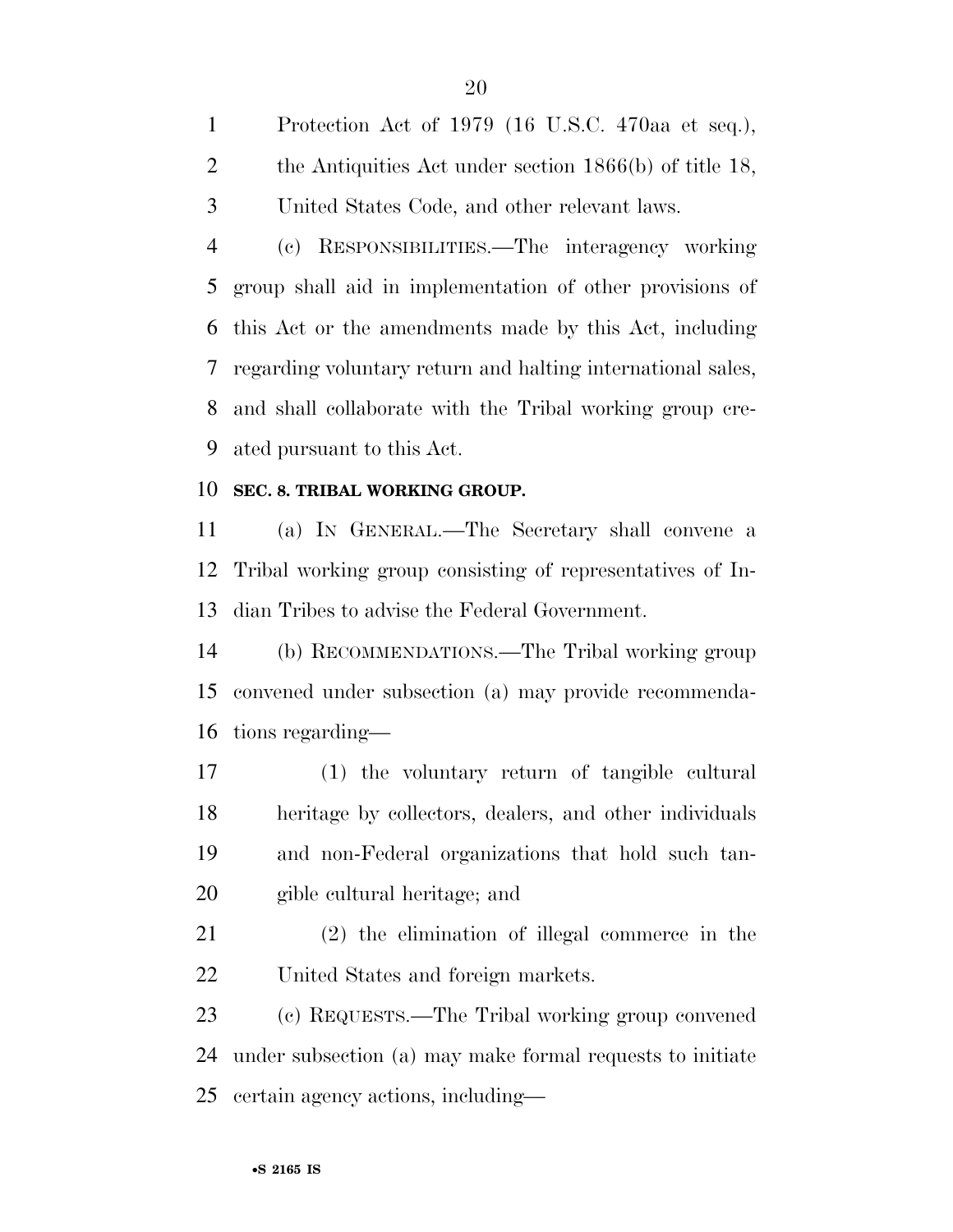| $\mathbf{1}$   | (1) requesting the Department of Justice ini-        |
|----------------|------------------------------------------------------|
| $\overline{2}$ | tiate judicial proceedings domestically or abroad to |
| 3              | aid in repatriation; and                             |
| $\overline{4}$ | (2) requesting the Department of State initiate      |
| 5              | dialogue through diplomatic channels to aid in repa- |
| 6              | triation.                                            |
| 7              | (d) AGENCY AND COMMITTEE ASSISTANCE.-                |
| 8              | (1) IN GENERAL.—The agencies and commit-             |
| 9              | tees described in paragraph (2) shall provide infor- |
| 10             | mation and assistance to the Tribal working group    |
| 11             | convened under subsection (a) upon request by the    |
| 12             | Tribal working group.                                |
| 13             | (2) AGENCIES AND COMMITTEES.—The agen-               |
| 14             | cies and committees described in this paragraph are  |
| 15             | the following:                                       |
| 16             | (A) The Department of the Interior.                  |
| 17             | (B) The Department of Justice.                       |
| 18             | (C) The Department of Homeland Secu-                 |
| 19             | rity.                                                |
| 20             | (D) The Department of State.                         |
| 21             | (E) The Native American Graves Protec-               |
| 22             | tion and Repatriation Review Committee estab-        |
| 23             | lished under section 8 of the Native American        |
| 24             | Graves Protection and Repatriation Act (25           |
| 25             | U.S.C. 3006).                                        |